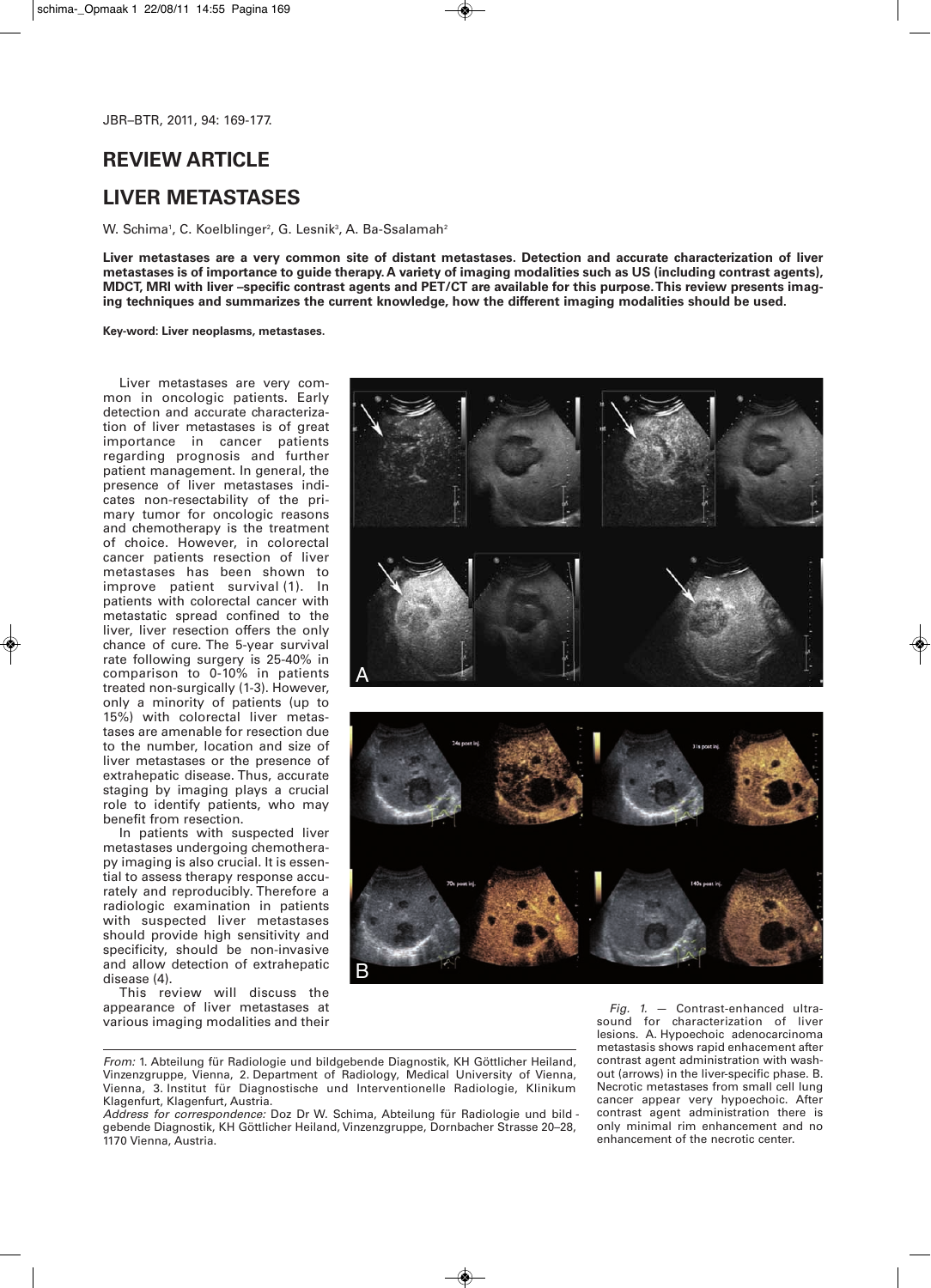

*Fig. 2.* — Ultrasound contrast agent for characterization and detection. Fundamental phase image shows almost isoechoic adenocarcinoma metasis with hypoechoic rim. After contrast agent there is rim enhancement of the lesion with wash-out (arrows). In the liver-specific phase, multiple additional lesions are visualized (arrowheads).

appropriate use of imaging in patients with liver metastases.

# **Sonography**

Real-time ultrasound provides a rapid and non-invasive method to examine patients with suspected right upper quadrant disease. Hepatic metastases may be hypoechogenic, hyperechogenic, isoechogenic, even anechogenic (cystic) or of mixed echogenicity (5). The hypoechoic pattern is most common and it may be observed in any type of primary tumor. Sensitivity of grey scale US for detection of liver metastases is quite low and may even drop to 20% for lesions smaller than 1 cm (6, 7). Therefore several technical efforts have been made to increase the diagnostic power of sonography. Tissue harmonic imag-



*Fig. 3.* — Biphasic contrast-enhanced CT scan in a patient with colo-rectal liver metastases. A. Arterial-phase scan does not show liver metastases. Artifacts are due to arterial port. B. The venous-phase image clearly demonstrates three hypoattenuating metastases.

*Fig. 4.* — Typical enhancement features of liver metastases. A. Metastases of neuroendocrine cancer ("carcinoid") are hypervascular in arterial phase. B. Adenocarcinoma metastases (e.g., of colo-rectum, pancreas, stomach, esophagus) are typically hypodense with rim enhancement.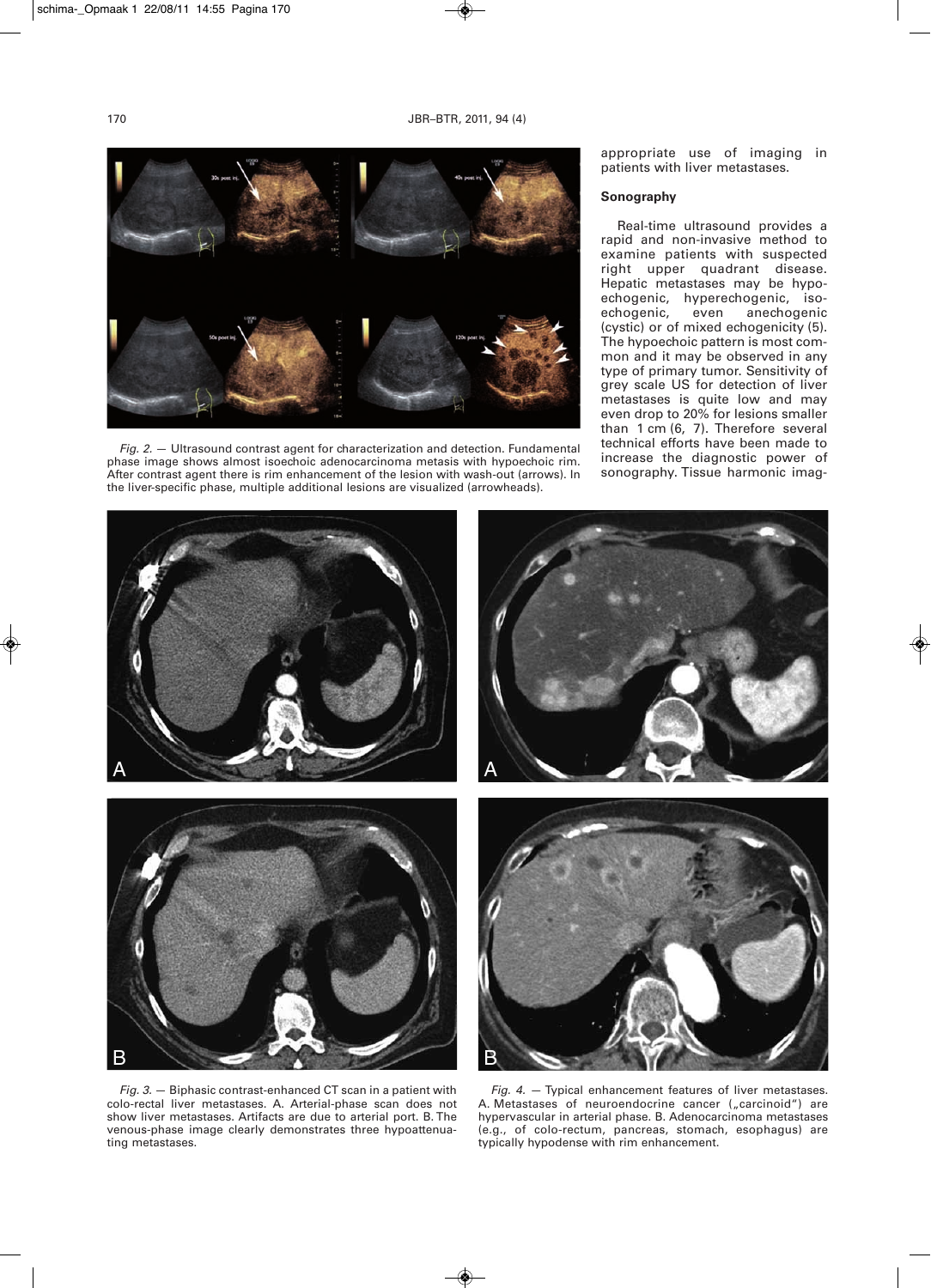# LIVER METASTASES - SCHIMA et al 171







*Fig. 5.* — Unenhanced MRI of colon cancer metastasis. A. Lesion is hypointense on the T1-w GRE image. B. Metastasis shows moderate hyperintensity on the fat-suppressed T2w TSE image. C. The diffusion-weighted image with a high b-value of 600 mm2 /s demonstrates typical high signal of metastasis due to restricted diffusion in the lesion.





*Fig. 6.* — Melanoma metastasis. A. the T1w GRE in-phase image show s hyperintense lesion. High signal intensity can be due to hemorrhage, melanin or fat. B. On the T1w GRE opposed phase the lesion stays hyperintense, which excludes the presence of fat. High signal intensity is due to melanin content in melanoma metastasis.

ing detects the reflected harmonic response of a transmitted pulse and improves signal-to-noise ratio, and better spatial resolution due to the higher receiver frequency.

US contrast agents, which consist of gas-filled microbubbles typically smaller than 8µm surrounded by a stabilizing layer and dissolved in water, were developed to increase the diagnostic accuracy of US for tumor detection and characterization. After IV injection of these blood-pool agents, depending on the sound pressure, different mechanisms produce augmentation of signal in the vascular system for several minutes as the microbubbles do not leave the intravascular space. Contrast-enhanced US (CEUS) allows dynamic imaging with a very high temporal resolution, not only as a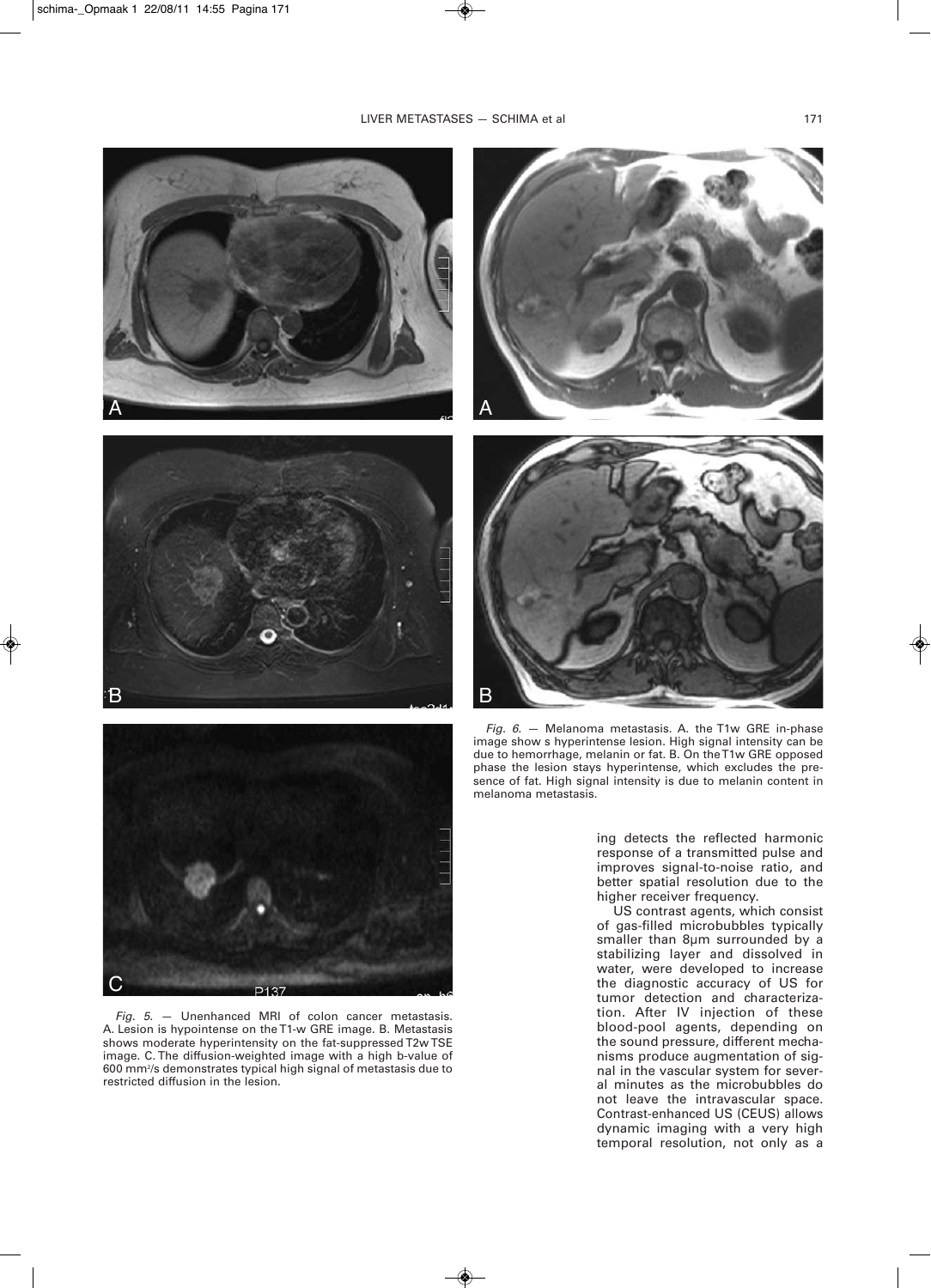





*Fig. 7.* — Dynamic gadolinium-enhanced MRI of colon cancer metastasis. A-C Dynamic contrast-enhanced MRI in the arterial (A), venous (B), and equilibrium-phase (C) shows rim enhancement in the venous phase and peripheral wash-out (arrow), which is quite specific for malignancy.





*Fig. 8.* — The value of liver-specific contrast agents. A. Gadoxetic acid-enhanced MRI in the venous phase shows 2 liver metastases. B. The delayed-phase image shows two addditional small subcapsular lesions (arrrows) not well seen in the venous phase.

single acquisition in the arterial, portal-venous, and delayed phase, as in CT. Different focal liver lesions show quite distinct enhancement features, due to the high temporal resolution of CEUS. Metastases are either hypoechogenic or hyperechogenic in the arterial phase and usually hypoechogenic in the portal venous and the delayed vascular phase due to contrast agent washout (8) (Fig. 1). In contrast, hemangiomas typically show peripheral and centripetal enhancement with sustained enhancement in the delayed phase due to vascular pooling.

Compared to standard grey-scale US, CEUS allows better detection and characterization of focal liver lesions. In the study of von Herbay et al. the use of CEUS improved the sensitivity and specificity of US in the differentiation of malignant vs.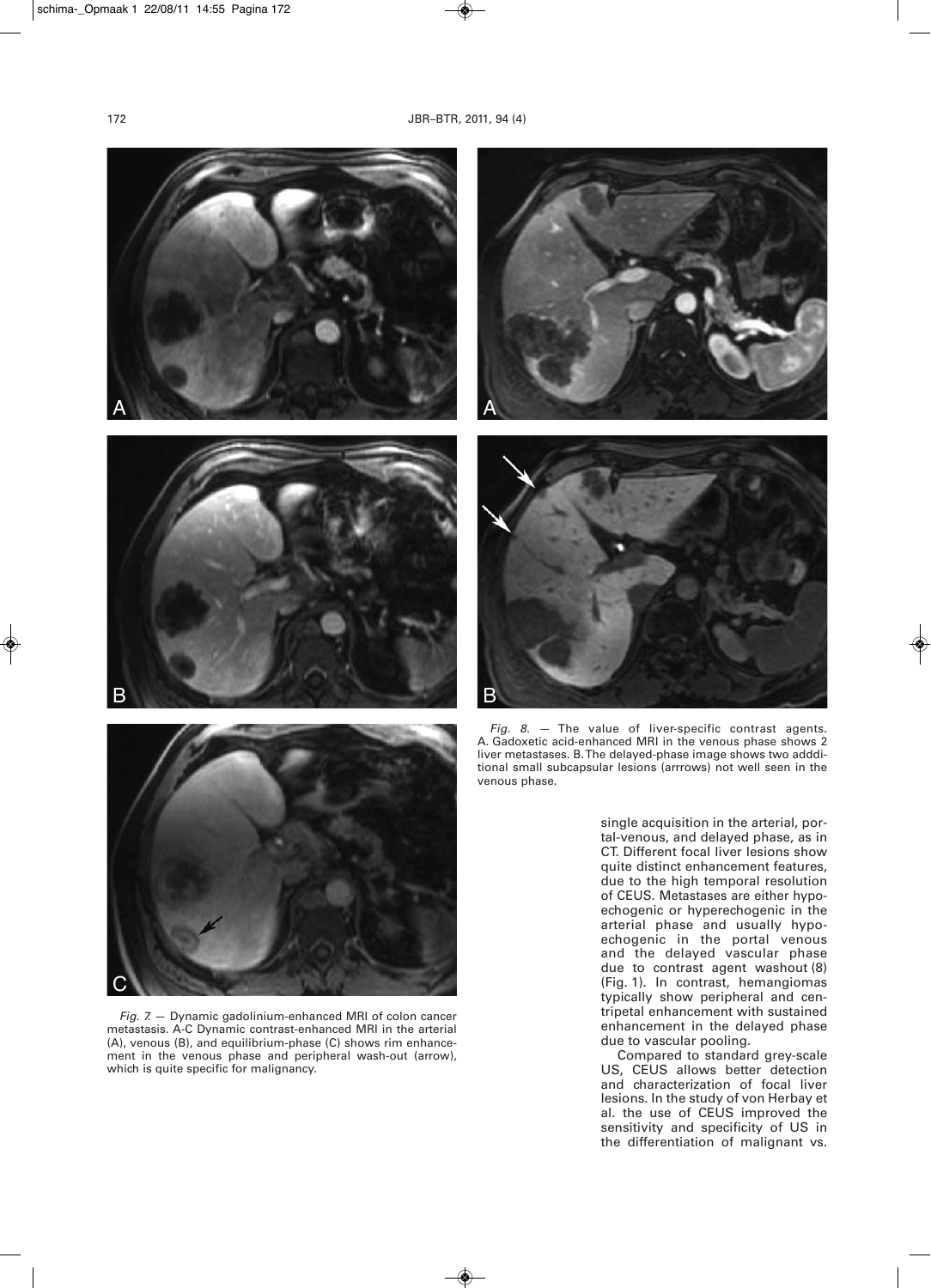# LIVER METASTASES - SCHIMA et al 173



*Fig. 9.* — Value of PET/CT A, B. PET/CT not only shows a solitary hypermetabolic metastasis in the right liver lobe, but also the primary tumor in the sigmoid colon (arrow). C. After resection of the liver metastasis, the contrast-enhanced CT data set (of the PET/CT examination) shows the wedge-shaped resection defect and a clip. D. Fused PET/CT demonstrates low metabolism in the resection defect, thus excluding tumor recurrence.

benign from 78% to 100% and from 23% to 92%, respectively (9). In a large multicenter trial the addition of<br>contrast-enhanced ultrasound  $contrast-enhanced$ increased the sensitivity of detection of metastases on a per-lesion basis

from 71% (standard US) to 87% (Fig. 2). Thus the guidelines of EFSUMB for the use of contrast agents in ultrasound recommend



the use of US contrast agents in oncologic patients to clarify a questionable lesion detected at baseline examination (10).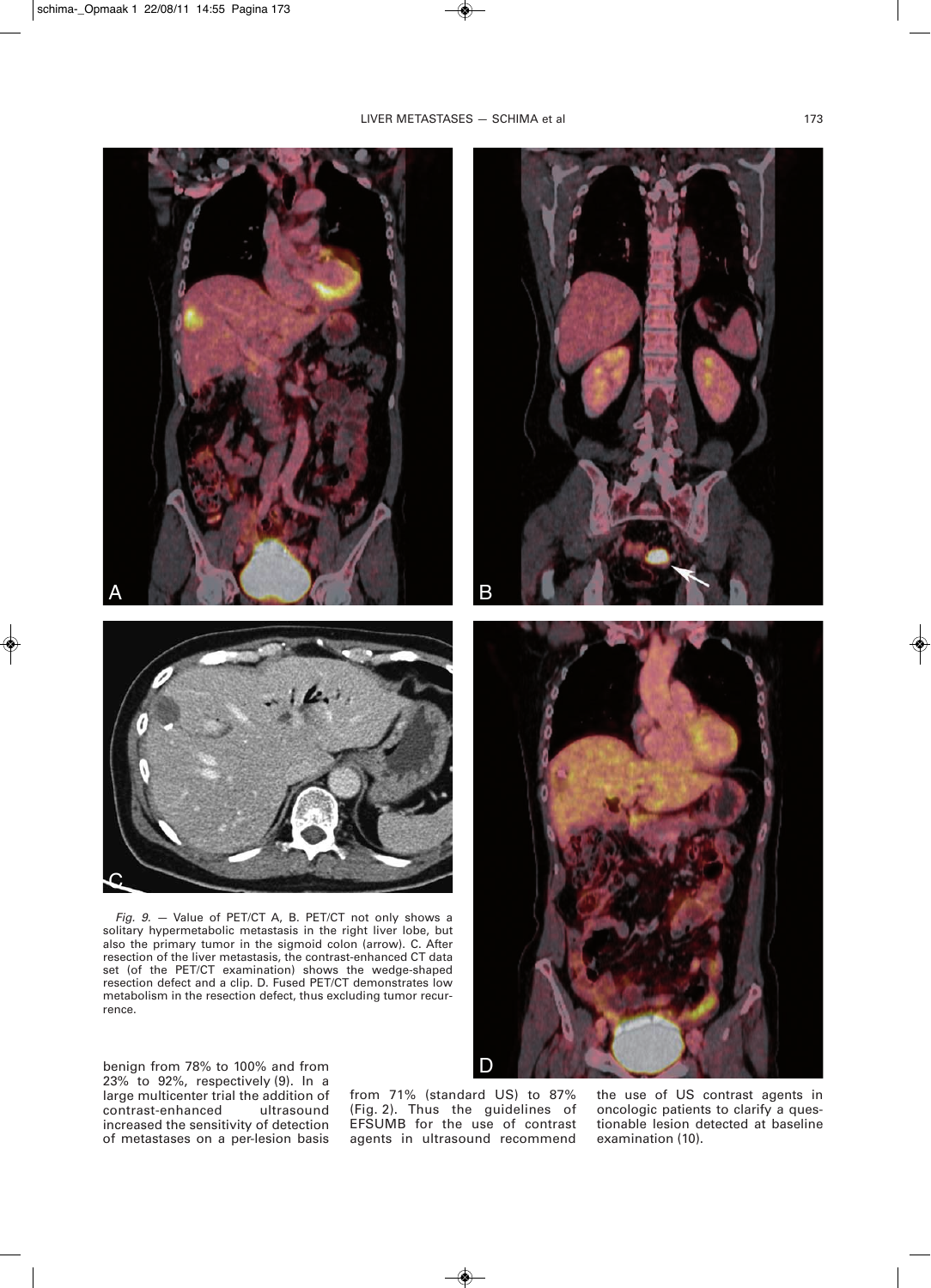

*Fig. 10.* — DWI and gadolinium-enhanced MRI at 3.0T is superior to MDCT. A. At MDCT three small metastases are visualized, with low contrast. B. T2w MRI at 3.0T shows many more hyperintense metastases. C. At DWI the lesions are displayed with excellent conspicuity. D. Gadolinium-enhanced MRI shows typical rim enhancement of metastases.

# **Multidetector-row CT (MDCT)**

Computed tomography (CT) is the most widely used imaging modality for detection and characterization of hepatic metastases. With the advent of MDCT scanners thin-slice imaging of the entire liver within one breathhold has become possible. The new 256+-row detector scanners allow imaging of the liver in 1-2 seconds, which renders appropriate timing and contrast material administration and scanning crucial.

An unenhanced scan may be helpful for assessment of diffuse liver steatosis and characterization of small focal lesions. However, recent studies have shown that a virtual scan in patients, who undergo dual energy CT, will be able to replace true unenhanced scans (11). A biphasic scan after contrast material administration in the arterial and the venous phases is recommended to optimize metastasis detection and characterization (12) (Fig. 3). Some primary tumors will seed hypervascular liver metastases (e.g., neuroendocrine tumor, renal cancer, sarcomas, etc.), whereas most liver metastases will be hypovascular (adenocarcinoma in colorectal, pancreatic, gastric or esophageal primaries) (Fig. 4).

For follow-up studies in patients with primary tumors known to seed hypovascular metastases (e.g., colorectal cancer) a single scan in the venous phases may suffice as radiation exposure is an important issue in patients undergoing several follow-up studies. Weg et al. showed that the use of 2.5 mm thick slices results in a 86% increase in the detection rate of small (< 1 cm) liver

lesions compared to 10 mm thick sections (13). These results have been corroborated by Kopka et al., who found that a slice thickness of 3.75 mm was superior to 5 mm in terms of lesion detection (14). Further decrease of slice thickness to 1 mm will only increase image noise. Therefore overlapping slices with a thickness of 2-4 mm is recommended for axial viewing. Multiplanar reconstructions (MPR) in coronal plane improve subcapsular lesion detection.

#### **Magnetic Resonance Imaging (MRI)**

With its inherent high soft tissue contrast MRI has been found to be the most sensitive technique for detection of liver metastases. One of the major challenges of liver MR imaging is to overcome motion arti-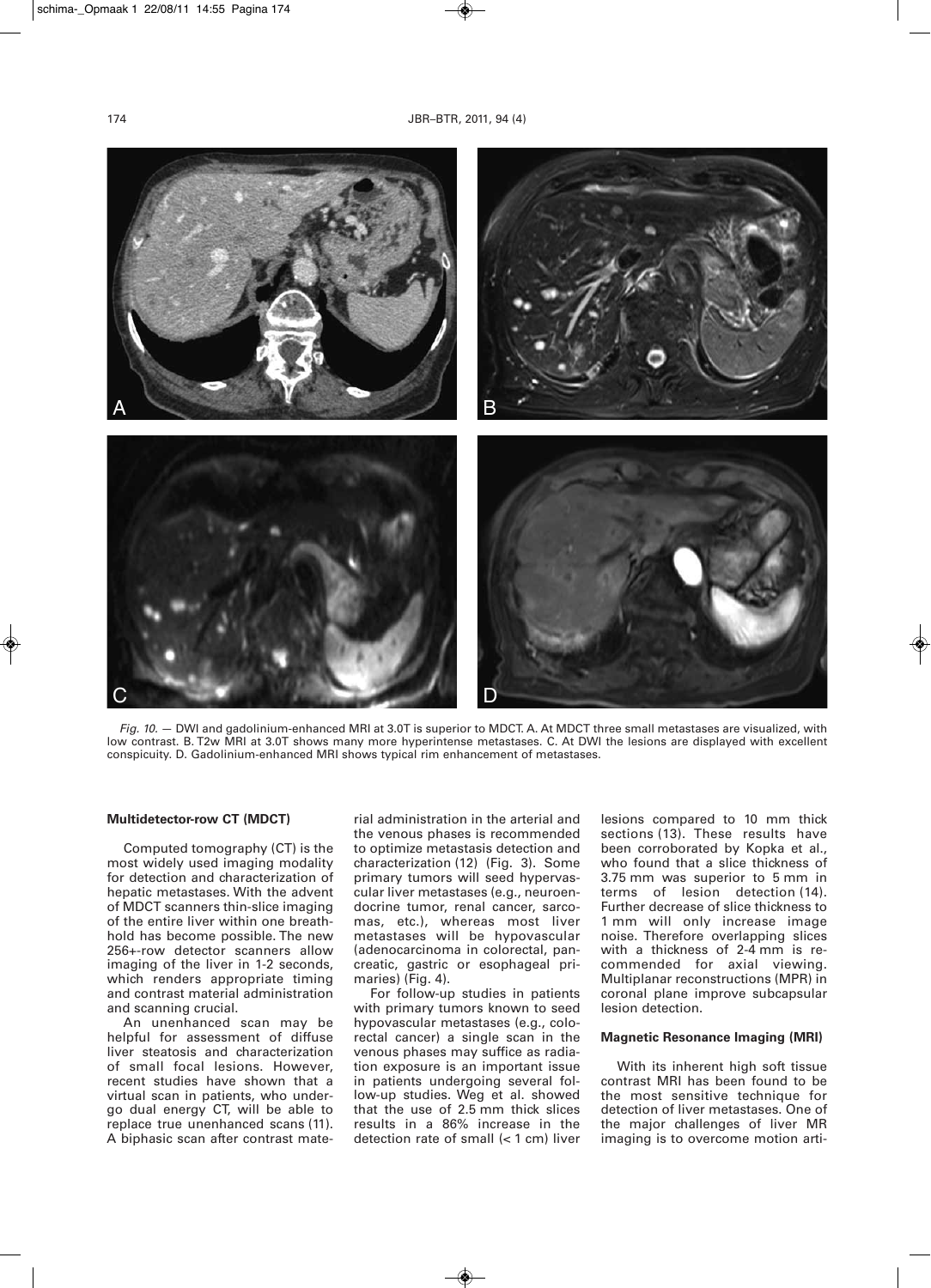

*Fig. 11.* — Mangafodipir-enhanced MRI is superior to contrast-enhanced MDCT for lesion detection. A. The mangafodipir-enhanced T1w GRE images shows a small lesion in the right lobe (arrow). B. The lesion is only faintly seen at MDCT.

facts due to breathing, gastric peristalsis, and cardiac or aortic pulsation. Multi-channel torso coils are now standard in body MR imaging and a field strength of 3.0T is preferable. The standard MRI protocol should always include unenhanced T1- and T2-weighted, diffusionweighted images (DWI), and contrast-enhanced sequences (Fig. 5). To assess liver or lesion fat content unenhanced T1 weighted in- and opposed-phased GRE sequences are necessary. Turbo-spin echo (TSE) (synonym: fast spin echo, FSE) with fat saturation are preferred for T2 weighted imaging.

Typically liver metastases are hypointense on T1-weighted images with the exception of melanoma or hemorrhagic metastases, which may be hyperintense due to melanin or methemoglobin content, respectively (Fig. 6). Most metastases are moderately hyperintense on T2-weighted images (15). However, the signal intensities of hepatic metastases can vary. In cystic metastases (e.g., ovarian cancer) or when liquefactive necrosis or mucin is present, signal intensity on T2-weighted images increases. In these cases only dynamic gadolinium-enhanced imaging will help in the differentiation of small metastases from cysts or hemangiomas (16).

Due to increased cellularity water molecule diffusion is restricted in most types of liver metastases, which can be utilised by diffusionweighted MR imaging. Due to restricted diffusion of water molecules, metastases appear hyperintense on DWI images using a high bvalue of 500-1000 mm/s (17-19) (Fig. 5). Several studies showed that the use of DWI improves the detection of focal liver lesions (17, 18). Even as an adjunct to MRI with liverspecific contrast agents, DWI may improve lesion detection (19). Recent studies suggest that DWI may also help in the characterization of focal hepatic lesions using the apparent diffusion coefficient (ADC), although further studies are needed to corroborate these findings (20). DWI of the liver is prone to motion and susceptibility artefacts in the left lobe, which often impairs image quality at 3.0T. Image quality is therefore more predictable at 1.5T.

#### *Contrast-enhanced MRI*

After intravenous bolus injection non-specific gadolinium chelates (extracellular contrast agents) are distributed in blood vessels and rapidly diffuse into the extracellular space. Liver lesions show MRI enhancement patterns similar to those obtained with contrastenhanced CT. Several agents are available, being injected IV as a bolus at a standard dosage 0.1 mmol/kg body weight. Routinely dynamic axial T1-w GRE images are obtained at least in the arterial, the venous, and the equilibrium phases (at 3-5 min post injection). Most liver metastases are hypovascular (e.g., from colorectal, gastric, pancreatic and esophageal cancer) and similar to CT can be delineated best in the venous phase. Some metastases, especially from renal or neuroendocrine cancer, are hypervascular

and therefore best depicted in the arterial phase. The equilibrium phase is important for lesion characterization. Hemangiomas typically show persistent gadolinium pooling at this time point, whereas most metastases appear hypointense or centrally isointense with peripheral washout sign (21) (Fig. 7). Cystic metastases will show a blurred edge in the equilibrium phase compared to the non-enhanced images, because contrast material diffuses into the tumor periphery, which helps in the differentiation from simple cysts. The two most common patterns of enhancement of hypoand hypervascular lesions in the arterial phase both are peripheral ring enhancement (72%) and heterogeneous enhancement (17%) (22) (Fig. 7). Homogeneous hyperintense enhancement in the arterial phase is typically found in small  $( $1.5 \text{ cm}$ )$ hypervascular metastases whereas larger lesions (> 3 cm) tend to be<br>heterogeneous. Perilesional heterogeneous. enhancement is often found in hypovascular metastases with a wedgeshaped pattern probably resulting from portal venous obstruction or venous shunting. However, this pattern is also observed in hemangiomas, which limits its value for lesion characterization.

In contrast to non-specific gadolinium chelates, which are distributed into the extracellular space, liver-specific contrast agents are taken up intracellularly either by hepatocytes (hepatobiliary contrast agents) or by Kupffer cells, e.g. cells of the reticuloendothelial system of the liver. Unfortunately, the reticulo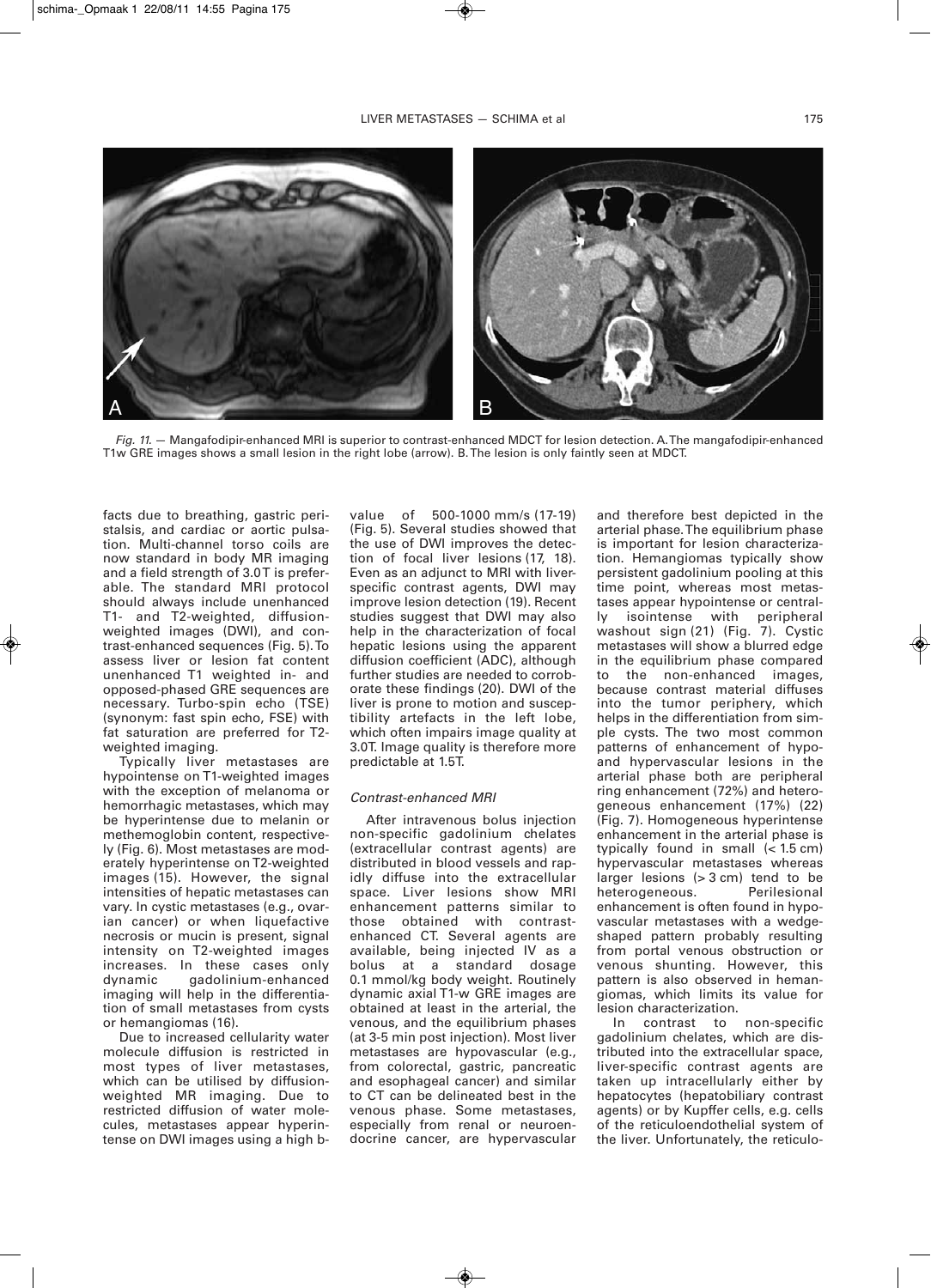endothelial liver-specific contrast agents and the hepato-biliary contrast agent mangafodipir (Teslascan®, GE Healthcare) have been withdrawn from the market recently, leaving two contrast agents available, which combine extracellular and hepatobiliary properties (hybrid contrast agents).<br>Gadobenate di

Gadobenate dimeglumine<br>(MultiHance®, Bracco, formerly Bracco, formerly known as Gd-BOPTA), and gadoxetic acid (Primovist®, Bayer, formerly known as Gd-EOB-DTPA), are hybrid gadolinium based contrast agents, which carry a lipophilic ligand (23). After IV bolus injection these agents show rapid biphasic liver enhancement with the first phase similar to that of non-specific gadolinium chelates. Due to their ligand a fraction of the injected dose is taken up by the hepatocytes, which leads to a SI increase on T1-weighted images. The contrast agent component is washed out from the extracellular compartment, which results in improved contrast between liver and metastases on delayed-phase images (gadoxetic acid: 20 min, gadobenate 60 min post injection) (23, 24) (Fig. 8).

# **PET and PET-CT**

By far the most commonly used tracer for PET imaging of liver metastases is 2-[18F] fluoro-2-deoxy-D-glucose (FDG). Tumor imaging with this tracer is based on the principle that cancer typically has an increased glucose uptake and an altered intracellular glucose metabolism, which traps 18F-FDG in the cells. The PET scanner detects the positrons emitted by the decaying 18F and represents this visually. Metabolic activity of tumors can be assessed by calculating the standardized uptake value (SUV). However, 18F-FDG also accumulates in normal liver tissue, resulting in high background, which limits the detection of hypermetabolic liver metastases. FDG-PET is a valuable tool in the detection of hepatic metastases (25, 26). Especially in patients with equivocal CT and MR findings and for detection of tumor recurrence FDG-PET has been helpful (27). PET-CT scanners combine the functional information obtained from a PET scan with the anatomic information of a MDCT scan. If adequate contrast-enhanced CT scanning protocols are used, it is the imaging modality of choice to detect extrahepatic disease (28) (Fig. 9).

# **Which is the best modality?**

There is an ongoing debate, which imaging modality offers the best and cost-effective assessment of liver metastases (4). A recent meta-analysis of Niekel et al. has compared the diagnostic value of CT, MRI, PET, and PET/CT in the evaluation of colorectal liver metastases derived from studies published between 1990 and 2010 (29). The authors found that MRI was the most sensitive method for detection of metastases. Especially for detection of small metastases it was superior to contrast-enhanced CT. There were too few studies on PET/CT to be included in the analysis to draw further conclusions (29). Interestingly, this meta-analysis did not find any benefit of contrast-enhanced MRI over unenhanced MRI (including DWI).

Generally MDCT scanning is used as a screening examination of the liver in most institutions as it is a robust, widely available and valuable imaging technique and moreover allows the assessment of extrahepatic disease (chest, abdomen, and pelvis). PET scanning is not used routinely in the initial assessment of oncologic patients because of its cost, poor spatial resolution and lack of anatomic information. Moreover it is not superior to MDCT in the initial staging of primary colorectal cancer.

Depending on local availability and user experience contrastenhanced ultrasound may be an option for initial liver assessment with sensitivity for liver metastasis detection comparable to that of MDCT. Unenhanced ultrasound of the liver, however, is now obsolete in oncologic patients due to its low sensitivity for lesion detection. Only a few studies compared MDCT and MRI regarding liver evaluation. It was demonstrated that MRI, either gadolinium-enhanced or with liverspecific SPIO contrast agents, demonstrates a higher diagnostic accuracy than MDCT for detection and characterization of focal liver lesions (30) (Figs. 10, 11). Compared to helical CT multiple studies have shown that MRI with different contrast agents is superior regarding lesion detection and characterization (31, 32). MRI is routinely used in patients with unequivocal CT scans or with contraindications to a CT examination. It should also be used in patients with severe liver steatosis as this condition markedly decreases the diagnostic performance of US and CT in liver evaluation. Moreover

it plays a major role in the assessment of patients who are eligible for resection of liver metastases.

### **Diagnostic value of preoperative MDCT and MRI**

Preoperative imaging capabilities with CT and MRI in patients with colorectal liver metastases have dramatically improved in the last decade. It has been shown that with the use of state-of-the-art MDCT and/or MRI combined with a multidisciplinary preoperative evaluation additional liver metastases will only be found in 8% of patients during surgery (33). MRI with non-specific gadolinium chelates or liver-specific agents has been shown to be superior to MDCT for detection of liver metastases. Because of the higher sensitivity of MRI regarding liver metastases detection and the better characterization of small lesions a preoperative MR study with liverspecific contrast agent is recommended in all patients (4).

# **Conclusion**

In conclusion, contrast-enhanced chest and abdomen MDCT and liver MRI (with liver-specific contrast agents if available) are recommended for an optimal preoperative evaluation of patients undergoing liver metastasis resection. It has to be shown if PET/CT will prove its diagnostic efficacy to replace CECT in this indication.

#### **References**

- 1. Lodge J.P.: Modern surgery for liver metastases. *Cancer Imaging*, 2000, 1: 77-85.
- 2. Nordlinger B., Van Cutsem E., Rougier P., et al.: Does chemotherapy prior to liver resection increase the potential for cure in patients with metastatic colorectal cancer? A report from the European Colorectal Metastases Treatment Group. *Eur J Cancer*, 2007, 43: 2037-2045.
- 3. Rees M., John T.G.: Current status of surgery in colorectal metastases to the liver. *Hepatogastroenterology*, 2001, 48: 341-344.<br>Kölblinger C.,
- 4. Kölblinger C., Lesnik G., Ba-Ssalamah A., Schima W.: Liver Metastases. In: Husband J.E., Reznek R.H. (eds.). Imaging in Oncology, 3<sup>rd</sup> ed. Informa Healthcare, 2010. p. 1021-1047
- 5. Viscomi G.N., Gonzalez R., Taylor K.J.: Histopathological correlation of ultrasound appearances of liver metastases. *J Clin Gastroenterol*, 1981, 3: 395-400.